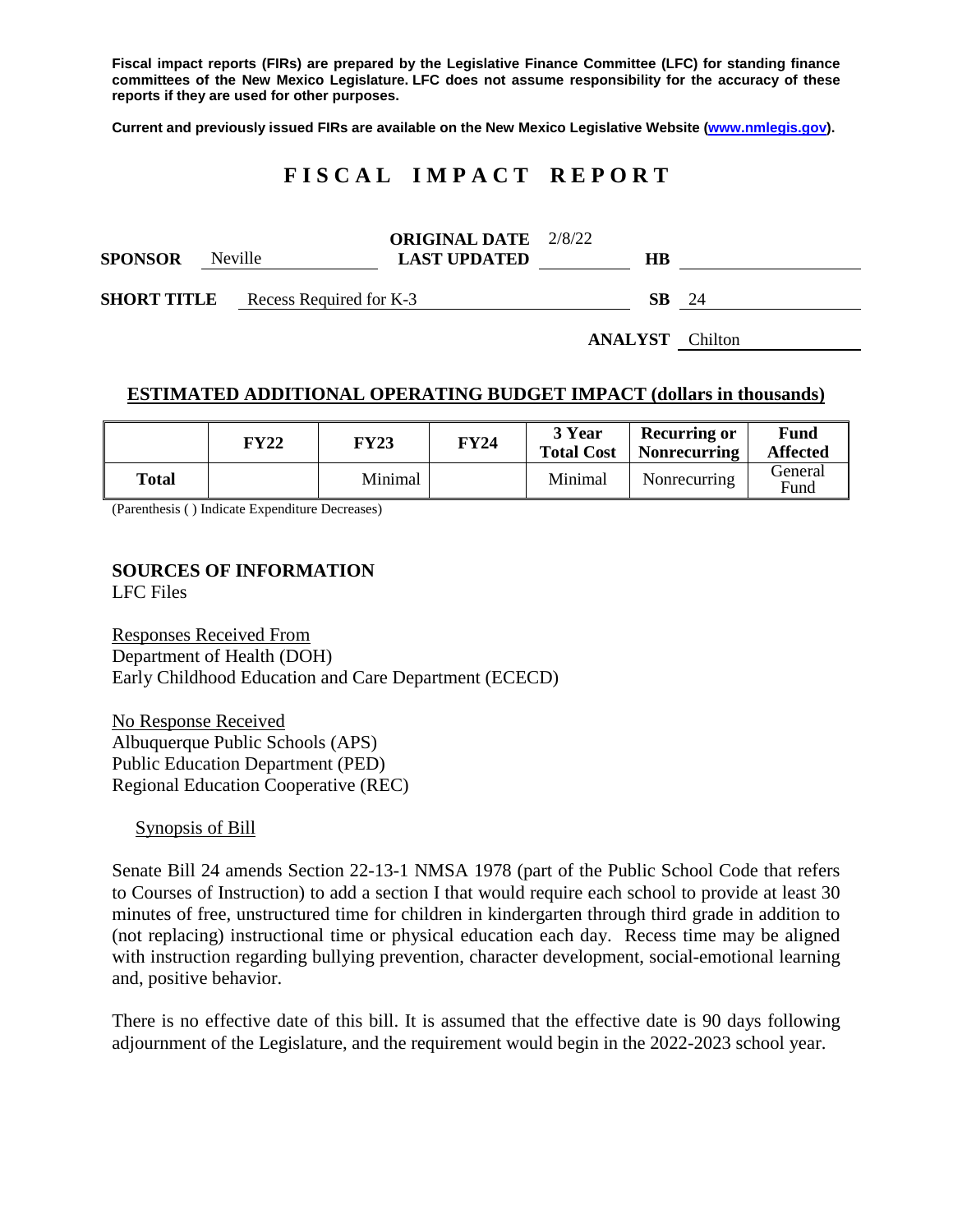#### **Senate Bill 24 – Page 2**

## **FISCAL IMPLICATIONS**

There is no appropriation in Senate Bill 24. Neither of the responding agencies indicate a cost to that agency; PED would probably require some staff time to publish and disseminate new regulations.

### **SIGNIFICANT ISSUES**

In a policy statement emphasizing the importance of play to children's development, the American Academy of Pediatrics concludes the following:

• Cultural shifts, including less parent engagement because of parents working full-time, fewer safe places to play, and more digital distractions, have limited the opportunities for children to play. These factors may negatively affect school readiness, children's healthy adjustment, and the development of important executive functioning skills;

• Play is intrinsically motivated and leads to active engagement and joyful discovery. Although free play and recess need to remain integral aspects of a child's day, the essential components of play can also be learned and adopted by parents, teachers, and other caregivers to promote healthy child development and enhance learning;

• The optimal educational model for learning is for the teacher to engage the student in activities that promote skills within that child's zone of proximal development, which is best accomplished through dialogue and guidance, not via drills and passive rote learning. There is a current debate, particularly about preschool curricula, between an emphasis on content and attempts to build skills by introducing seat work earlier versus seeking to encourage active engagement in learning through play. With our understanding of early brain development, we suggest that learning is better fueled by facilitating the child's intrinsic motivation through play rather than extrinsic motivations, such as test scores;

• An alternative model for learning is for teachers to develop a safe, stable, and nurturing relationship with the child to decrease stress, increase motivation, and ensure receptivity to activities that promote skills within each child's zone of proximal development. The emphasis in this preventive and developmental model is to promote resilience in the presence of adversity by enhancing executive functioning skills with free play and guided play;

• Play provides ample opportunities for adults to scaffold the foundational motor, social– emotional, language, executive functioning, math, and self-regulation skills needed to be successful in an increasingly complex and collaborative world. Play helps to build the skills required for our changing world; and

• Play provides a singular opportunity to build the executive functioning that underlies adaptive behaviors at home; improve language and math skills in school; build the safe, stable, and nurturing relationships that buffer against toxic stress; and build social– emotional resilience.